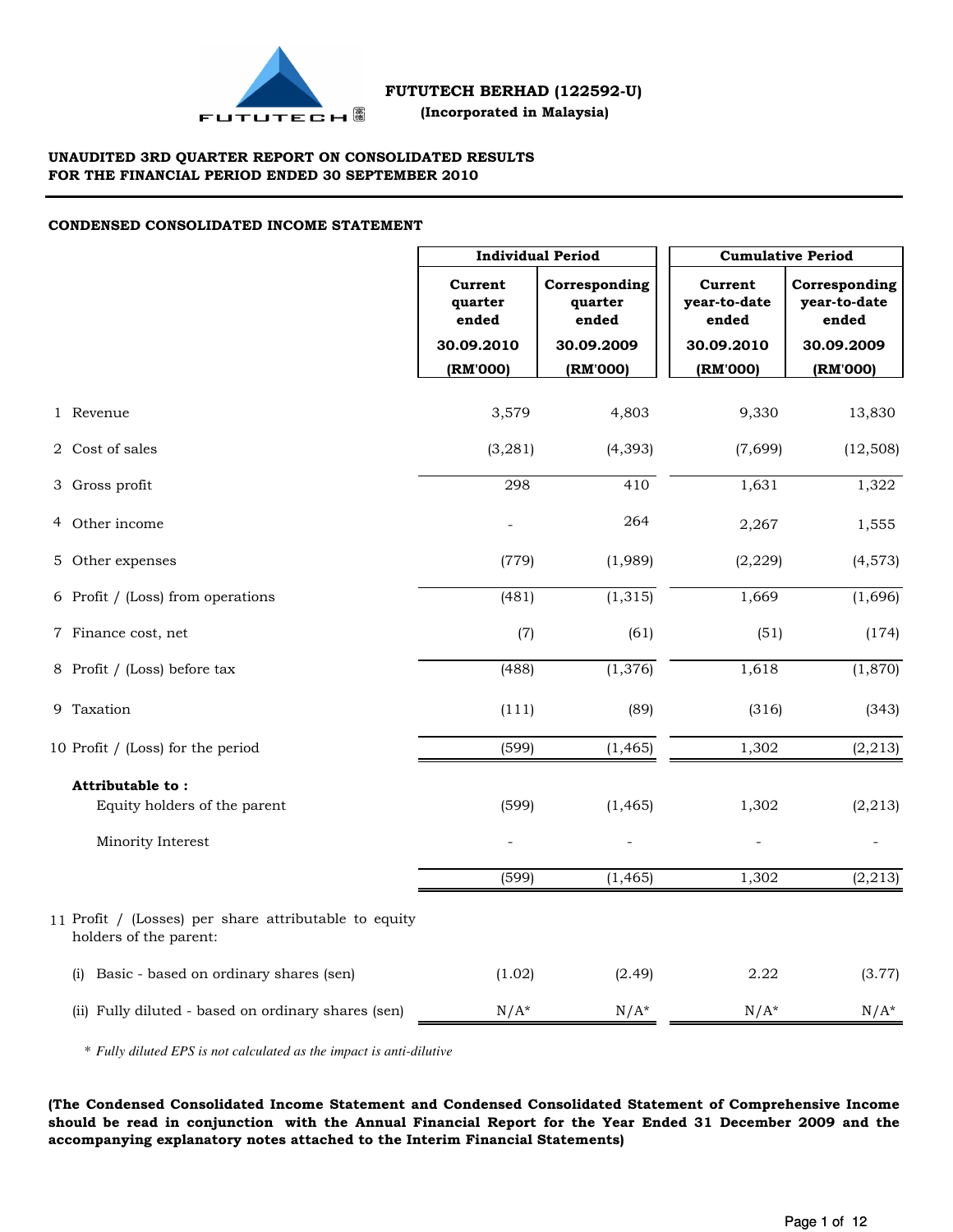

 **(Incorporated in Malaysia)**

## **UNAUDITED 3RD QUARTER REPORT ON CONSOLIDATED RESULTS FOR THE FINANCIAL PERIOD ENDED 30 SEPTEMBER 2010**

## **CONDENSED CONSOLIDATED STATEMENT OF COMPREHENSIVE INCOME**

|                                                  | <b>Individual Period</b>                              |                                                             |                                                            | <b>Cumulative Period</b>                                         |
|--------------------------------------------------|-------------------------------------------------------|-------------------------------------------------------------|------------------------------------------------------------|------------------------------------------------------------------|
|                                                  | Current<br>quarter<br>ended<br>30.09.2010<br>(RM'000) | Corresponding<br>quarter<br>ended<br>30.09.2009<br>(RM'000) | Current<br>year-to-date<br>ended<br>30.09.2010<br>(RM'000) | Corresponding<br>year-to-date<br>ended<br>30.09.2009<br>(RM'000) |
|                                                  |                                                       |                                                             |                                                            |                                                                  |
| 1 Profit / (Loss) for the period                 | (599)                                                 | (1, 465)                                                    | 1,302                                                      | (2, 213)                                                         |
| 2 Currency translation differences               | $\overline{a}$                                        | (3)                                                         | $\overline{4}$                                             | (96)                                                             |
| 3 Total comprehensive income for the period      | (599)                                                 | (1, 468)                                                    | 1,306                                                      | (2,309)                                                          |
| Attributable to:<br>Equity holders of the parent | (599)                                                 | (1, 468)                                                    | 1,306                                                      | (2,309)                                                          |
| Minority Interest                                |                                                       | $\overline{a}$                                              |                                                            |                                                                  |
|                                                  | (599)                                                 | (1, 468)                                                    | 1,306                                                      | (2, 309)                                                         |

**(The Condensed Consolidated Income Statement and Condensed Consolidated Statement of Comprehensive Income should be read in conjunction with the Annual Financial Report for the Year Ended 31 December 2009 and the accompanying explanatory notes attached to the Interim Financial Statements)**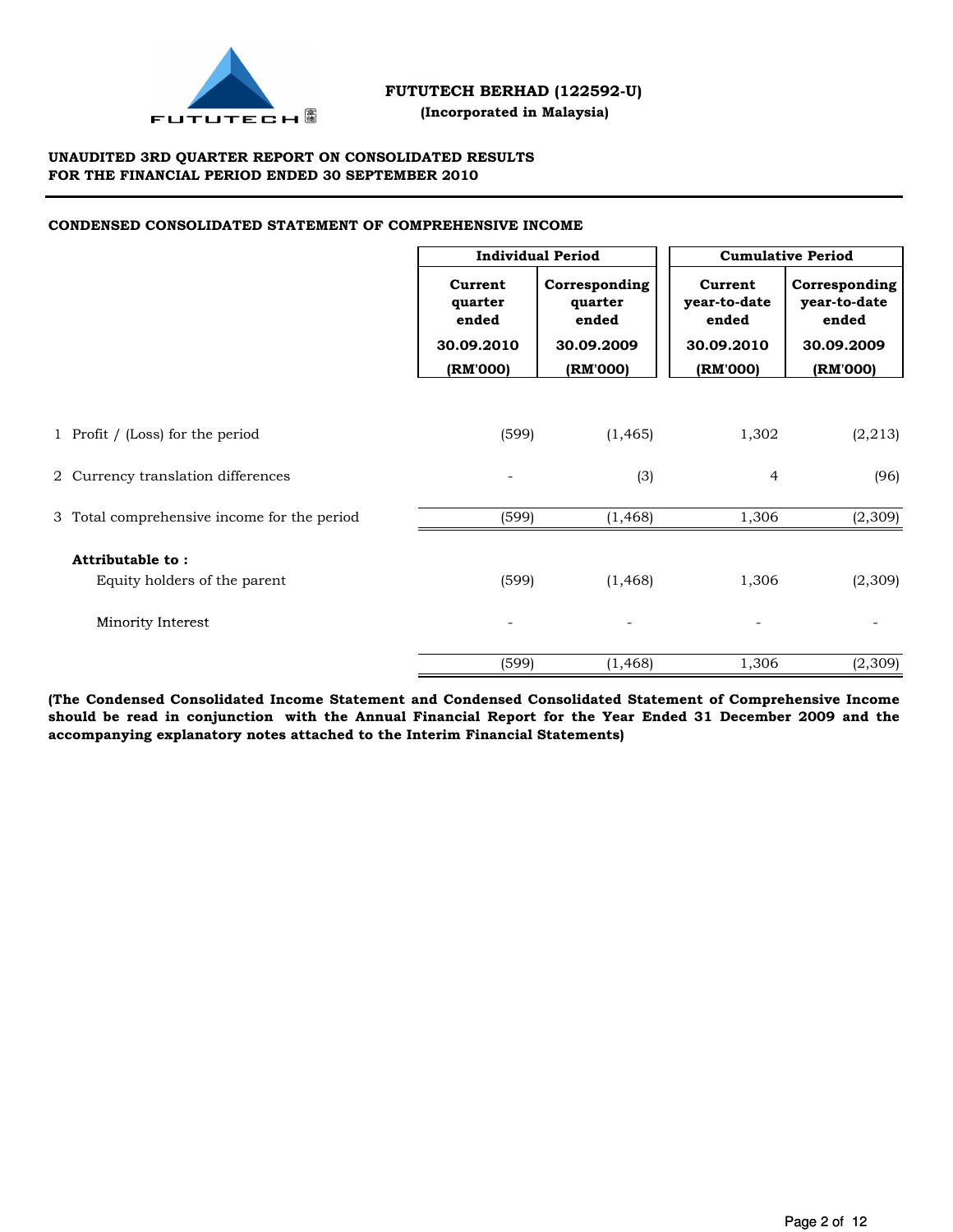

#### **UNAUDITED 3RD QUARTER REPORT ON CONSOLIDATED RESULTS FOR THE FINANCIAL PERIOD ENDED 30 SEPTEMBER 2010**

### **CONDENSED CONSOLIDATED STATEMENT OF FINANCIAL POSITION**

|                                                                                   | (UNAUDITED)<br>As at<br>30.09.2010<br>(RM'000) | (AUDITED)<br>As at<br>31.12.2009<br>(RM'000) |
|-----------------------------------------------------------------------------------|------------------------------------------------|----------------------------------------------|
| <b>NON CURRENT ASSETS</b>                                                         |                                                |                                              |
| <b>Property, Plant and Equipment</b>                                              | 9,365                                          | 10,185                                       |
| <b>Prepaid Land Lease Payments</b>                                                | 917                                            | 917                                          |
| <b>Other Investments</b>                                                          | 71                                             | 71                                           |
| <b>Other Intangible Assets</b>                                                    | 10,353                                         | 11,173                                       |
| <b>Current Assets</b>                                                             |                                                |                                              |
| Inventories                                                                       | 2,769                                          | 2,917                                        |
| <b>Trade Debtors</b>                                                              | 5,823                                          | 5,731                                        |
| Other Debtors, Deposits and Prepayments                                           | 5,338                                          | 1,473                                        |
| Cash and Bank Balances                                                            | 10,594                                         | 6,529                                        |
|                                                                                   | 24,524                                         | 16,650                                       |
| Non-Current Assets Held for Sale                                                  |                                                |                                              |
|                                                                                   |                                                | 7,115                                        |
| <b>TOTAL ASSETS</b>                                                               | 24,524<br>34,877                               | 23,765<br>34,938                             |
| Equity Attributable to Equity Holders of the Company<br>Share Capital<br>Reserves | 58,726                                         | 58,726                                       |
| Others                                                                            | 233                                            | 232                                          |
| <b>Accumulated Losses</b>                                                         | (27, 646)                                      | (28, 948)                                    |
|                                                                                   | 31,313                                         | 30,010                                       |
| <b>Minority Interest</b>                                                          |                                                |                                              |
| <b>Total Equity</b>                                                               | 31,313                                         | 30,010                                       |
|                                                                                   |                                                |                                              |
| <b>Non-Current Liabilities</b>                                                    |                                                |                                              |
| Long Term Borrowings                                                              | ٠                                              | 958                                          |
| Deferred Taxation                                                                 |                                                |                                              |
|                                                                                   | $\overline{\phantom{a}}$                       | 958                                          |
| <b>Current Liabilities</b>                                                        |                                                |                                              |
| <b>Trade Payables</b>                                                             | 626                                            | 911                                          |
| Other Payables                                                                    | 2,509                                          | 2,094                                        |
| Short Term Borrowings                                                             | 350                                            | 886                                          |
| Provision for Taxation                                                            | 79                                             | 79                                           |
|                                                                                   | 3,564                                          | 3,970                                        |
| <b>Total Liabilities</b>                                                          | 3,564                                          | 4,928                                        |
| TOTAL EQUITY and LIABILITIES                                                      | 34,877                                         | 34,938                                       |
|                                                                                   |                                                |                                              |

| 0.53 | 0.51 |
|------|------|
| 0.53 | 0.51 |
|      |      |

**(The Condensed Consolidated Statement of Financial Position should be read in conjunction with the Annual Financial Report for the Year Ended 31 December 2009 and the accompanying explanatory notes attached to the Interim Financial Statements)**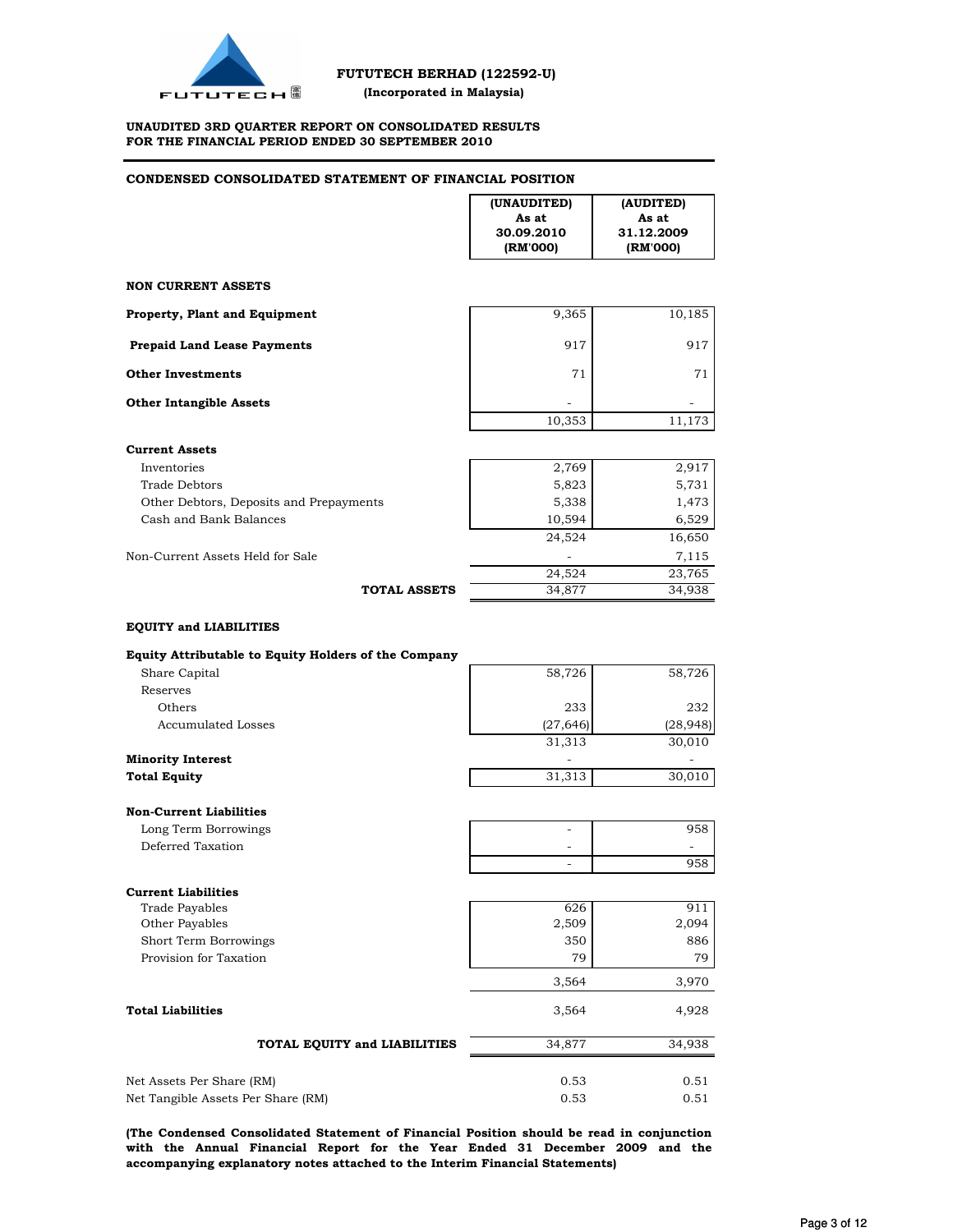

 **(Incorporated in Malaysia)**

## **UNAUDITED 3RD QUARTER REPORT ON CONSOLIDATED RESULTS FOR THE FINANCIAL PERIOD ENDED 30 SEPTEMBER 2010**

## **CONDENSED CONSOLIDATED STATEMENTS OF CHANGES IN EQUITY**

|                                                         | Attributable to Equity Holders of the Company |                                                      |                                               |                                      |  |
|---------------------------------------------------------|-----------------------------------------------|------------------------------------------------------|-----------------------------------------------|--------------------------------------|--|
|                                                         |                                               |                                                      |                                               |                                      |  |
| 9-MONTH PERIOD ENDED<br><b>30 SEPTEMBER 2010</b>        | <b>Share Capital</b><br><b>RM'000</b>         | Non-Distributable<br><b>Reserve</b><br><b>RM'000</b> | Accumulated<br><b>Losses</b><br><b>RM'000</b> | <b>Total Equity</b><br><b>RM'000</b> |  |
| Balance as at 1 January 2010                            | 58,726                                        | 232                                                  | (28, 948)                                     | 30,010                               |  |
| Total Comprehensive Income for the<br>period            |                                               | 1                                                    | 1,302                                         | 1,303                                |  |
| Balance as at 30 SEPTEMBER 2010                         | 58,726                                        | 233                                                  | (27, 646)                                     | 31,313                               |  |
| <b>9-MONTH PERIOD ENDED</b><br><b>30 SEPTEMBER 2009</b> |                                               |                                                      |                                               |                                      |  |
| Balance as at 1 January 2009                            | 58,726                                        | 315                                                  | (20, 646)                                     | 38,395                               |  |
| Total Comprehensive Income for the<br>period            |                                               | (96)                                                 | (2, 213)                                      | (2, 213)                             |  |
| Balance as at 30 SEPTEMBER 2009                         | 58,726                                        | 219                                                  | (22, 859)                                     | 36,182                               |  |

**(The Condensed Consolidated Statements of Changes in Equity should be read in conjunction with the Annual Financial Report for the Year Ended 31 December 2009 and the accompanying explanatory notes attached to the Interim Financial Statements)**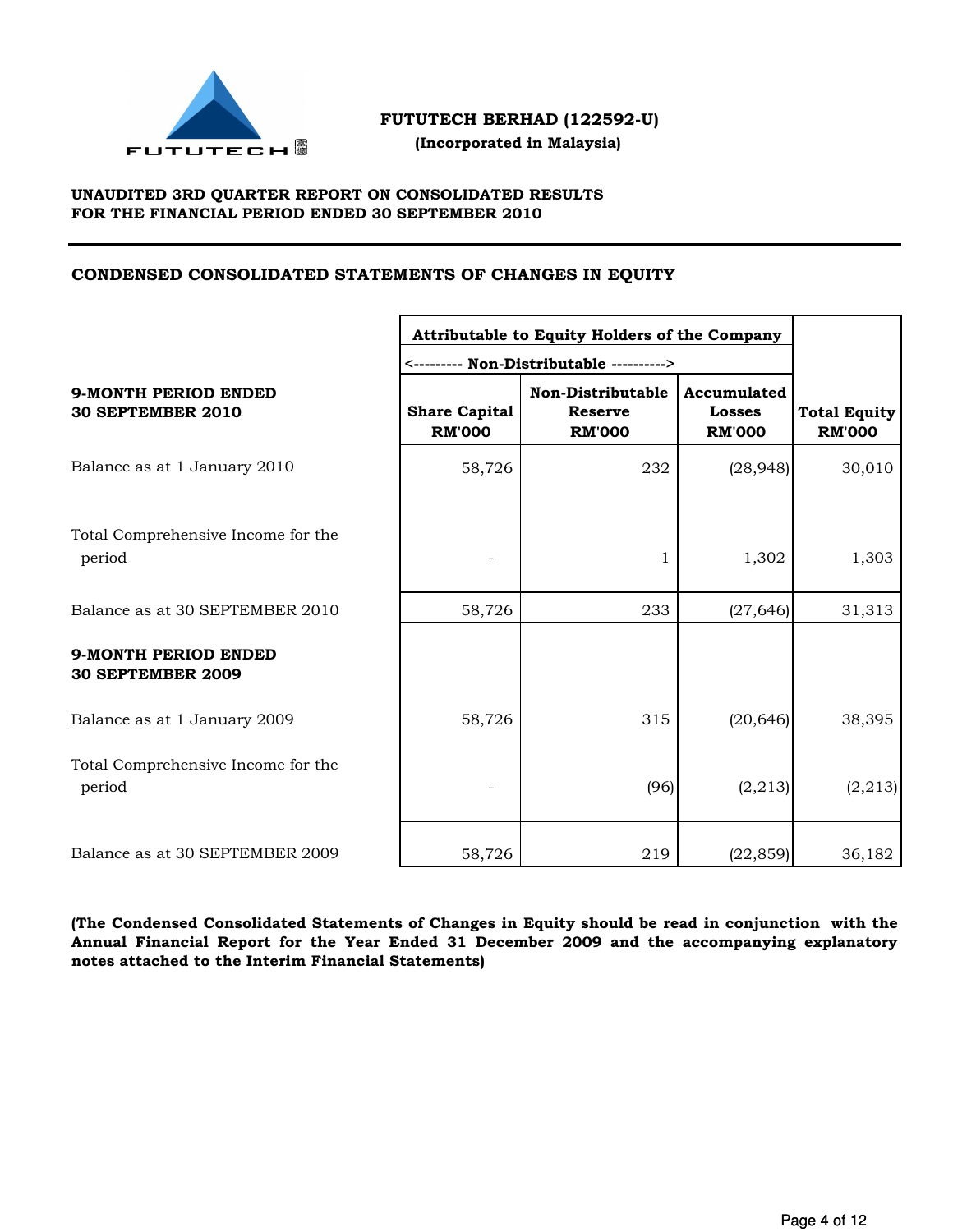

## **(Incorporated in Malaysia)**

## **UNAUDITED 3RD QUARTER REPORT ON CONSOLIDATED RESULTS FOR THE FINANCIAL PERIOD ENDED 30 SEPTEMBER 2010**

## **CONDENSED CONSOLIDATED CASHFLOW STATEMENT**

| (RM'000)<br>(RM'000)<br>Profit / (Loss) before tax<br>1,618<br>(1,870)<br>Adjustment for:<br>Amortisation and depreciation of property, plant and equipment<br>820<br>2,096<br>Non-cash items<br>(2,643)<br>(746)<br>(205)<br>Operating Profit / (Loss) Before Working Capital Changes<br>(520)<br>Changes in working capital :<br>Net change in current assets<br>(4, 159)<br>868<br>Net change in current liabilities<br>(60)<br>(3, 915)<br>Net Cash From / (Used In) Operations<br>(4, 424)<br>(3, 567)<br>Net income tax paid<br>35<br>(249)<br>Interest paid<br>(51)<br>(174)<br>(4, 440)<br>(3,990)<br>Net Cash Generated From / (Used In) Operating Activities<br>10,000<br>Other investment<br>7,435<br>7,435<br>Net Cash Generated From / (Used In) Investing Activities<br>10,000<br>Repayment of borrowings, net<br>(1, 495)<br>(626)<br>Net Cash Generated (Used In) / From Financing Activities<br>(1, 495)<br>(626)<br>4,065<br>2,819<br>6,529<br>1,752<br>10,594<br>4,571<br>CASH AND CASH EQUIVALENTS CARRIED FORWARD CONSIST OF:<br>Cash and Bank Balances<br>10,594<br>4,614<br>Fixed Deposits with Licensed Banks<br>Less: Bank Overdraft<br>(43) |                                                    | Current<br>year-to-date<br>ended<br>30.09.2010 | Corresponding<br>year-to-date<br>ended<br>30.09.2009 |
|-----------------------------------------------------------------------------------------------------------------------------------------------------------------------------------------------------------------------------------------------------------------------------------------------------------------------------------------------------------------------------------------------------------------------------------------------------------------------------------------------------------------------------------------------------------------------------------------------------------------------------------------------------------------------------------------------------------------------------------------------------------------------------------------------------------------------------------------------------------------------------------------------------------------------------------------------------------------------------------------------------------------------------------------------------------------------------------------------------------------------------------------------------------------------|----------------------------------------------------|------------------------------------------------|------------------------------------------------------|
|                                                                                                                                                                                                                                                                                                                                                                                                                                                                                                                                                                                                                                                                                                                                                                                                                                                                                                                                                                                                                                                                                                                                                                       |                                                    |                                                |                                                      |
|                                                                                                                                                                                                                                                                                                                                                                                                                                                                                                                                                                                                                                                                                                                                                                                                                                                                                                                                                                                                                                                                                                                                                                       | CASH FLOWS FROM / (USED IN) OPERATING ACTIVITIES   |                                                |                                                      |
|                                                                                                                                                                                                                                                                                                                                                                                                                                                                                                                                                                                                                                                                                                                                                                                                                                                                                                                                                                                                                                                                                                                                                                       |                                                    |                                                |                                                      |
|                                                                                                                                                                                                                                                                                                                                                                                                                                                                                                                                                                                                                                                                                                                                                                                                                                                                                                                                                                                                                                                                                                                                                                       |                                                    |                                                |                                                      |
|                                                                                                                                                                                                                                                                                                                                                                                                                                                                                                                                                                                                                                                                                                                                                                                                                                                                                                                                                                                                                                                                                                                                                                       |                                                    |                                                |                                                      |
|                                                                                                                                                                                                                                                                                                                                                                                                                                                                                                                                                                                                                                                                                                                                                                                                                                                                                                                                                                                                                                                                                                                                                                       |                                                    |                                                |                                                      |
|                                                                                                                                                                                                                                                                                                                                                                                                                                                                                                                                                                                                                                                                                                                                                                                                                                                                                                                                                                                                                                                                                                                                                                       |                                                    |                                                |                                                      |
|                                                                                                                                                                                                                                                                                                                                                                                                                                                                                                                                                                                                                                                                                                                                                                                                                                                                                                                                                                                                                                                                                                                                                                       |                                                    |                                                |                                                      |
|                                                                                                                                                                                                                                                                                                                                                                                                                                                                                                                                                                                                                                                                                                                                                                                                                                                                                                                                                                                                                                                                                                                                                                       |                                                    |                                                |                                                      |
|                                                                                                                                                                                                                                                                                                                                                                                                                                                                                                                                                                                                                                                                                                                                                                                                                                                                                                                                                                                                                                                                                                                                                                       |                                                    |                                                |                                                      |
|                                                                                                                                                                                                                                                                                                                                                                                                                                                                                                                                                                                                                                                                                                                                                                                                                                                                                                                                                                                                                                                                                                                                                                       |                                                    |                                                |                                                      |
|                                                                                                                                                                                                                                                                                                                                                                                                                                                                                                                                                                                                                                                                                                                                                                                                                                                                                                                                                                                                                                                                                                                                                                       |                                                    |                                                |                                                      |
|                                                                                                                                                                                                                                                                                                                                                                                                                                                                                                                                                                                                                                                                                                                                                                                                                                                                                                                                                                                                                                                                                                                                                                       |                                                    |                                                |                                                      |
|                                                                                                                                                                                                                                                                                                                                                                                                                                                                                                                                                                                                                                                                                                                                                                                                                                                                                                                                                                                                                                                                                                                                                                       | CASH FLOW FROM / (USED IN) INVESTING ACTIVITIES    |                                                |                                                      |
|                                                                                                                                                                                                                                                                                                                                                                                                                                                                                                                                                                                                                                                                                                                                                                                                                                                                                                                                                                                                                                                                                                                                                                       |                                                    |                                                |                                                      |
|                                                                                                                                                                                                                                                                                                                                                                                                                                                                                                                                                                                                                                                                                                                                                                                                                                                                                                                                                                                                                                                                                                                                                                       |                                                    |                                                |                                                      |
|                                                                                                                                                                                                                                                                                                                                                                                                                                                                                                                                                                                                                                                                                                                                                                                                                                                                                                                                                                                                                                                                                                                                                                       | CASH FLOW (USED IN) / FROM FINANCING ACTIVITIES    |                                                |                                                      |
|                                                                                                                                                                                                                                                                                                                                                                                                                                                                                                                                                                                                                                                                                                                                                                                                                                                                                                                                                                                                                                                                                                                                                                       |                                                    |                                                |                                                      |
|                                                                                                                                                                                                                                                                                                                                                                                                                                                                                                                                                                                                                                                                                                                                                                                                                                                                                                                                                                                                                                                                                                                                                                       |                                                    |                                                |                                                      |
|                                                                                                                                                                                                                                                                                                                                                                                                                                                                                                                                                                                                                                                                                                                                                                                                                                                                                                                                                                                                                                                                                                                                                                       | NET INCREASE IN CASH AND CASH EQUIVALENTS          |                                                |                                                      |
|                                                                                                                                                                                                                                                                                                                                                                                                                                                                                                                                                                                                                                                                                                                                                                                                                                                                                                                                                                                                                                                                                                                                                                       | <b>EFFECT OF EXCHANGE RATE CHANGES</b>             |                                                |                                                      |
|                                                                                                                                                                                                                                                                                                                                                                                                                                                                                                                                                                                                                                                                                                                                                                                                                                                                                                                                                                                                                                                                                                                                                                       | CASH AND CASH EQUIVALENTS AT THE BEGINNING OF YEAR |                                                |                                                      |
|                                                                                                                                                                                                                                                                                                                                                                                                                                                                                                                                                                                                                                                                                                                                                                                                                                                                                                                                                                                                                                                                                                                                                                       | CASH AND CASH EQUIVALENTS AT THE END OF PERIOD     |                                                |                                                      |
|                                                                                                                                                                                                                                                                                                                                                                                                                                                                                                                                                                                                                                                                                                                                                                                                                                                                                                                                                                                                                                                                                                                                                                       |                                                    |                                                |                                                      |
|                                                                                                                                                                                                                                                                                                                                                                                                                                                                                                                                                                                                                                                                                                                                                                                                                                                                                                                                                                                                                                                                                                                                                                       |                                                    |                                                |                                                      |
|                                                                                                                                                                                                                                                                                                                                                                                                                                                                                                                                                                                                                                                                                                                                                                                                                                                                                                                                                                                                                                                                                                                                                                       |                                                    |                                                |                                                      |
|                                                                                                                                                                                                                                                                                                                                                                                                                                                                                                                                                                                                                                                                                                                                                                                                                                                                                                                                                                                                                                                                                                                                                                       |                                                    |                                                |                                                      |
|                                                                                                                                                                                                                                                                                                                                                                                                                                                                                                                                                                                                                                                                                                                                                                                                                                                                                                                                                                                                                                                                                                                                                                       |                                                    | 10,594                                         | 4,571                                                |

**(The Condensed Consolidated Cashflow Statements should be read in conjunction with the Annual Financial Report for the Year Ended 31 December 2009 and the accompanying explanatory notes attached to the Interim Financial Statements)**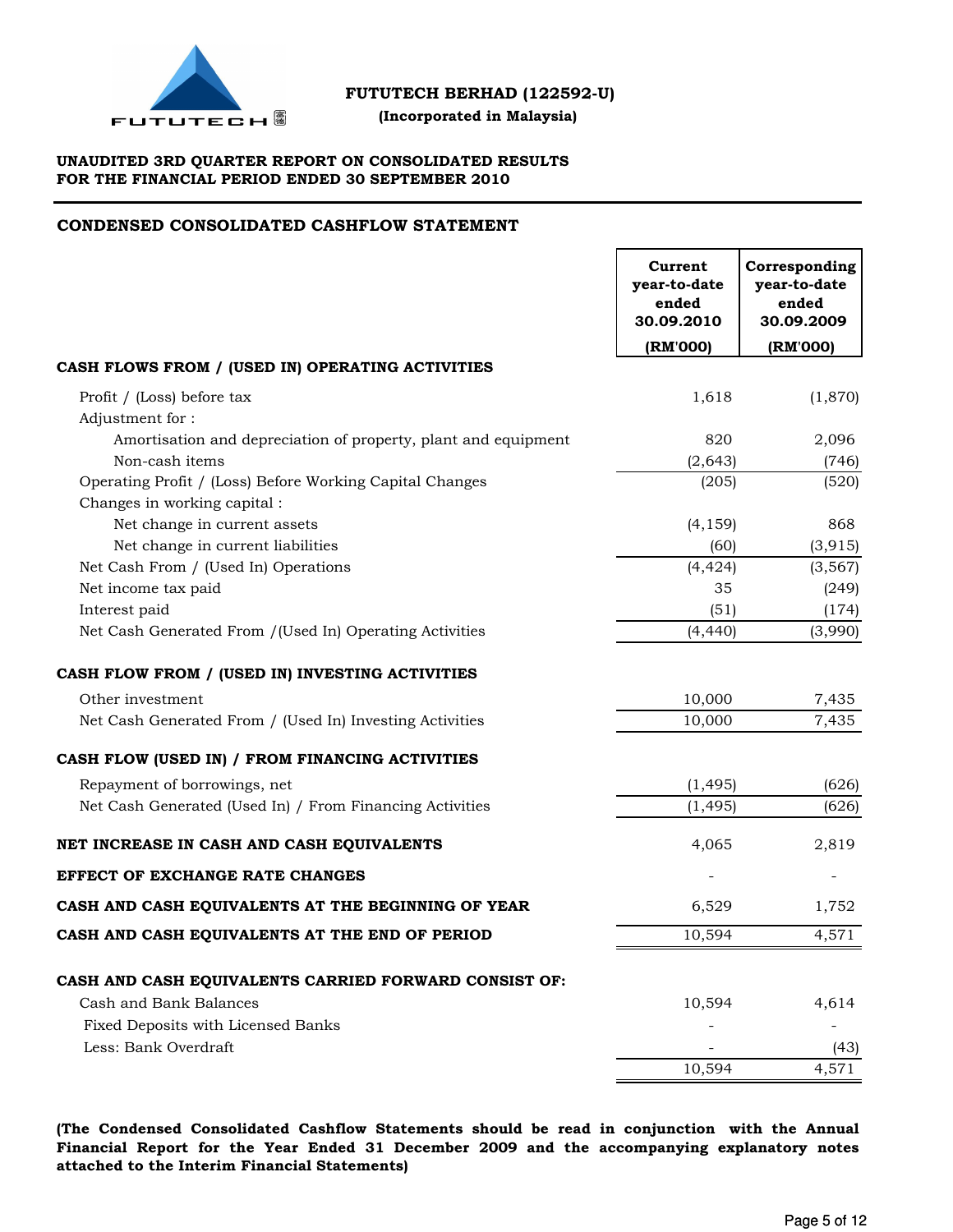

 **(Incorporated in Malaysia)**

## **NOTES TO THE INTERIM FINANCIAL REPORT FOR THE THIRD QUARTER ENDED 30 SEPTEMBER 2010**

### **INFORMATION REQUIRED BY FINANCIAL REPORTING STANDARD (FRS) 134**

#### **A1. Basis of Preparation**

The quarterly consolidated financial statements have been prepared by applying accounting policies and method of computation consistent with those used in the preparation of the audited financial statements of the Group and are in accordance with FRS 134, Interim Financial Reporting and Paragraph 9.22 of the Listing Requirements of Bursa Malaysia Securities Berhad ("Bursa Securities"), except for the adoption of the following new/revised Financial Reporting Standards ("FRS") effective 1 January 2010 as disclosed below:

|                                                                     | <b>Effective for financial</b> |
|---------------------------------------------------------------------|--------------------------------|
|                                                                     | year beginning                 |
| FRSs, Amendment to FRSs and Interpretations                         | on or after                    |
| FRS 4: Insurance Contracts                                          | 1 January 2010                 |
| FRS 7: Financial Instruments: Disclosures                           | 1 January 2010                 |
| FRS 8: Operating Segments                                           | 1 July 2009                    |
| FRS 101: Presentation of Financial Statements (Revised 2009)        | 1 January 2010                 |
| FRS 123 : Borrowing Costs (Revised 2009)                            | 1 January 2010                 |
| FRS 139: Financial Instruments: Recognition and Measurement         | 1 January 2010                 |
| Amendments to FRS 1: First-time Adoption of Financial Reporting     |                                |
| Standards and FRS 127: Consolidated and Separate Financial          |                                |
| Statements: Costs of an Investment in a Subsidiary, Jointly         |                                |
| Controlled Entity or Associate                                      | 1 January 2010                 |
| Amendments to FRS 2: Share-based Payment - Vesting                  |                                |
| Conditions and Cancellations                                        | 1 January 2010                 |
| Amendments to FRS 132: Financial Instruments: Presentation          | 1 January 2010                 |
| Amendments to FRS 139: Financial Instruments: Recognition           |                                |
| and Measurement, FRS 7: Financial Instruments: Disclosures,         |                                |
| and IC Interpretation 9: Reassessment of Embedded Derivatives       | 1 January 2010                 |
| IC Interpretation 9: Reassessment of Embedded Derivatives           | 1 January 2010                 |
| IC Interpretation 10: Interim Financial Reporting and               |                                |
| Impairment                                                          | 1 January 2010                 |
| IC Interpretation 11: FRS 2 - Group and Treasury Share              |                                |
| Transactions                                                        | 1 January 2010                 |
| IC Interpretation 13: Customer Loyalty Programmes                   | 1 January 2010                 |
| IC Interpretation 14: FRS 119 - The Limit on a Defined Benefit      |                                |
| Asset, Minimum Funding Requirements and their Interpretation        | 1 January 2010                 |
| TR i – 3: Presentation of Financial Statements of Islamic Financial | 1 January 2010                 |
| Institutions                                                        |                                |
| Improvements to FRSs (2009)                                         | 1 January 2010                 |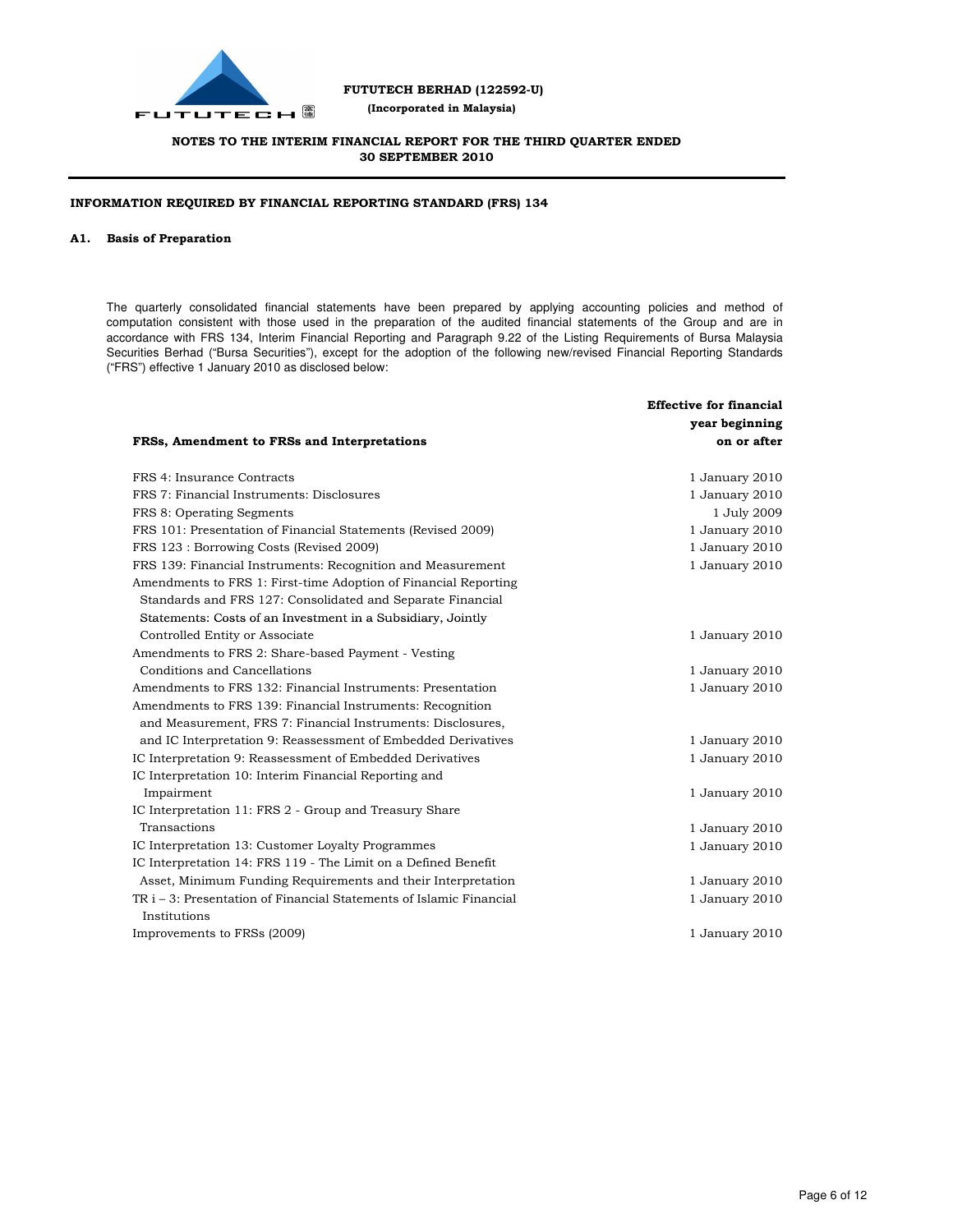

 **(Incorporated in Malaysia)**

## **NOTES TO THE INTERIM FINANCIAL REPORT FOR THE THIRD QUARTER ENDED 30 SEPTEMBER 2010**

#### **A1. Basis of Preparation (Cont'd)**

The adoption of the above pronouncements does not have significant impact to the Group, except as described below:

(b) FRS 101 (revised): Presentation of Financial Statement

The Group applies FRS 101 (revised) which became effective as of 1 January 2010. Pursuant to the revised standard, the Group presents all non-owner changes in equity separately in the consolidated statement of comprehensive income.

Comparative information has also been re-presented in conformity with the revised standard.

#### **A2. Audit Report**

The audited financial statements of the Company for the preceding financial year ended 31 December 2009 were not subject to any qualification.

#### **A3. Seasonal or Cyclical Factors**

The principal business operations of the Group are not significantly affected by any seasonal or cyclical factors.

#### **A4. Unusual Items**

There were no unusual items during the current financial quarter affecting the assets, liabilities, equity, net income or cashflow of the Group.

#### **A5. Changes in Estimates**

There were no estimation of amount used in the previous interim reports having a material impact in the current interim report.

#### **A6. Debt and Equity Securities**

There were no other issuance or repayment of any debt and equity securities, share buy-backs, share cancellations, shares held as treasury shares and resale of treasury shares for the current financial year-to-date.

#### **A7. Dividends Paid**

No dividend has been paid during the current financial year-to-date.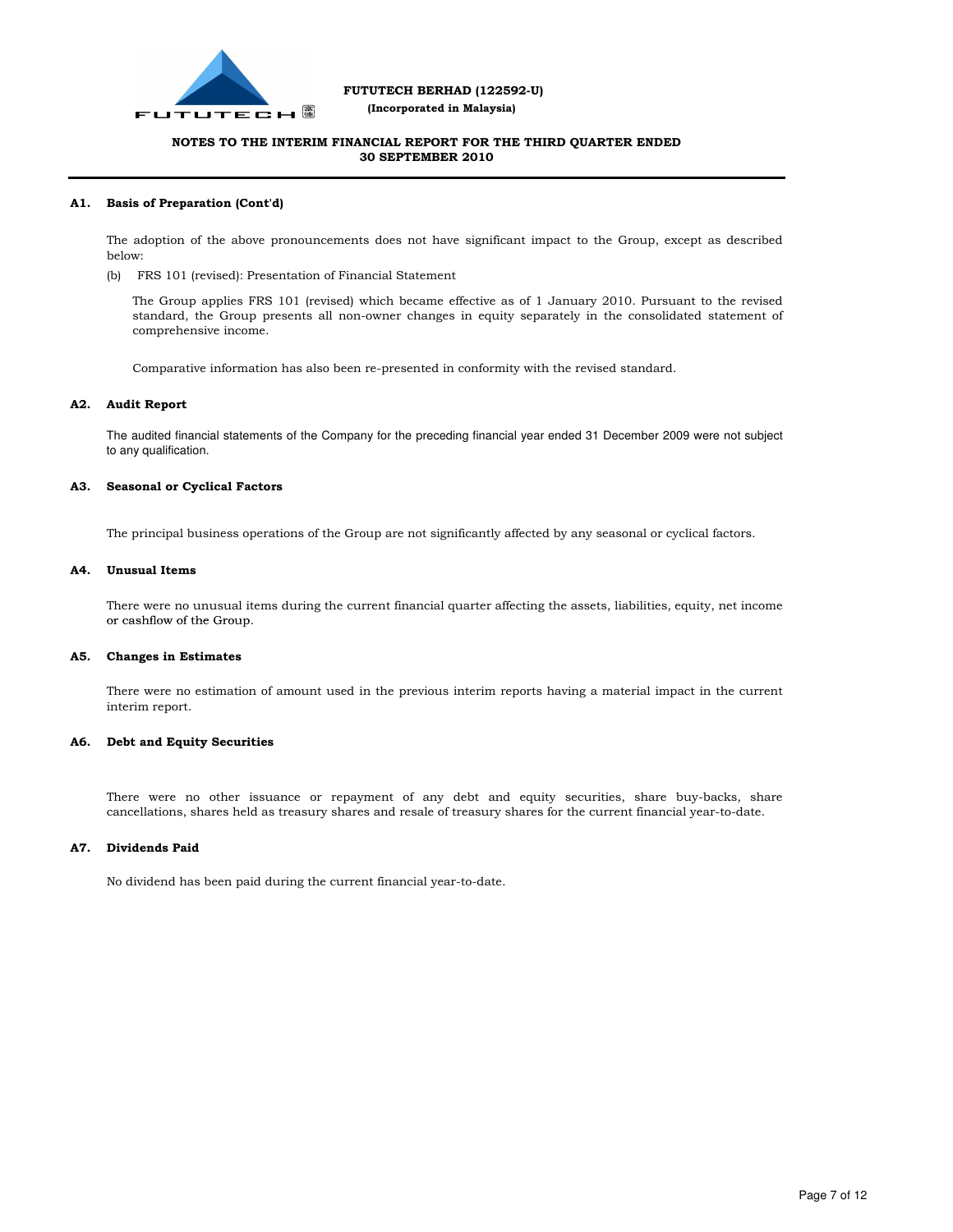

 **(Incorporated in Malaysia)**

### **NOTES TO THE INTERIM FINANCIAL REPORT FOR THE THIRD QUARTER ENDED 30 SEPTEMBER 2010**

#### **A8. Segmental Information**

The Group's operations are substantially in the manufacturing sector. The following analysis of activities are based on geographical basis.

|                                    | Ouarter    | Year-to-date |
|------------------------------------|------------|--------------|
|                                    | ended      | ended        |
|                                    | 30.09.2010 | 30.09.2010   |
|                                    | (RM'000)   | (RM'000)     |
| <b>Segment Revenue</b>             |            |              |
| -- Malaysia                        | 3,658      | 10,398       |
| -- Other Countries                 |            |              |
|                                    | 3,658      | 10,398       |
| Elimination of Inter-Segment Sales | (79)       | (1,068)      |
| Group Revenue                      | 3,579      | 9,330        |
|                                    |            |              |
| <b>Segment Results</b>             |            |              |
| -- Malaysia                        | 3,658      | 10,398       |
| -- Other Countries                 |            |              |
|                                    | 3,658      | 10,398       |
| Elimination                        |            |              |
| Profit/(Loss) from Operations      | 3,658      | 10,398       |

#### **A9. Subsequent Material Events**

There were no material events in the interval between the end of the current financial quarter and 25 November 2010 other than disclosed in Note A12.

#### **A10. Changes in Composition of the Group**

There were no material effect of changes in the composition of the Group during the current financial year under review.

#### **A11. Changes in Contingent Liabilities or Contingent Assets**

As at 30 September 2010, the Company has given corporate guarantees amounting to RM350,000 (as at 31 December 2009 : RM1.8 million) to financial institutions for credit facilities granted to certain subsidiary companies.

#### **A12. Capital Commitments**

As at 30 September 2010 the Group has no material capital commitments.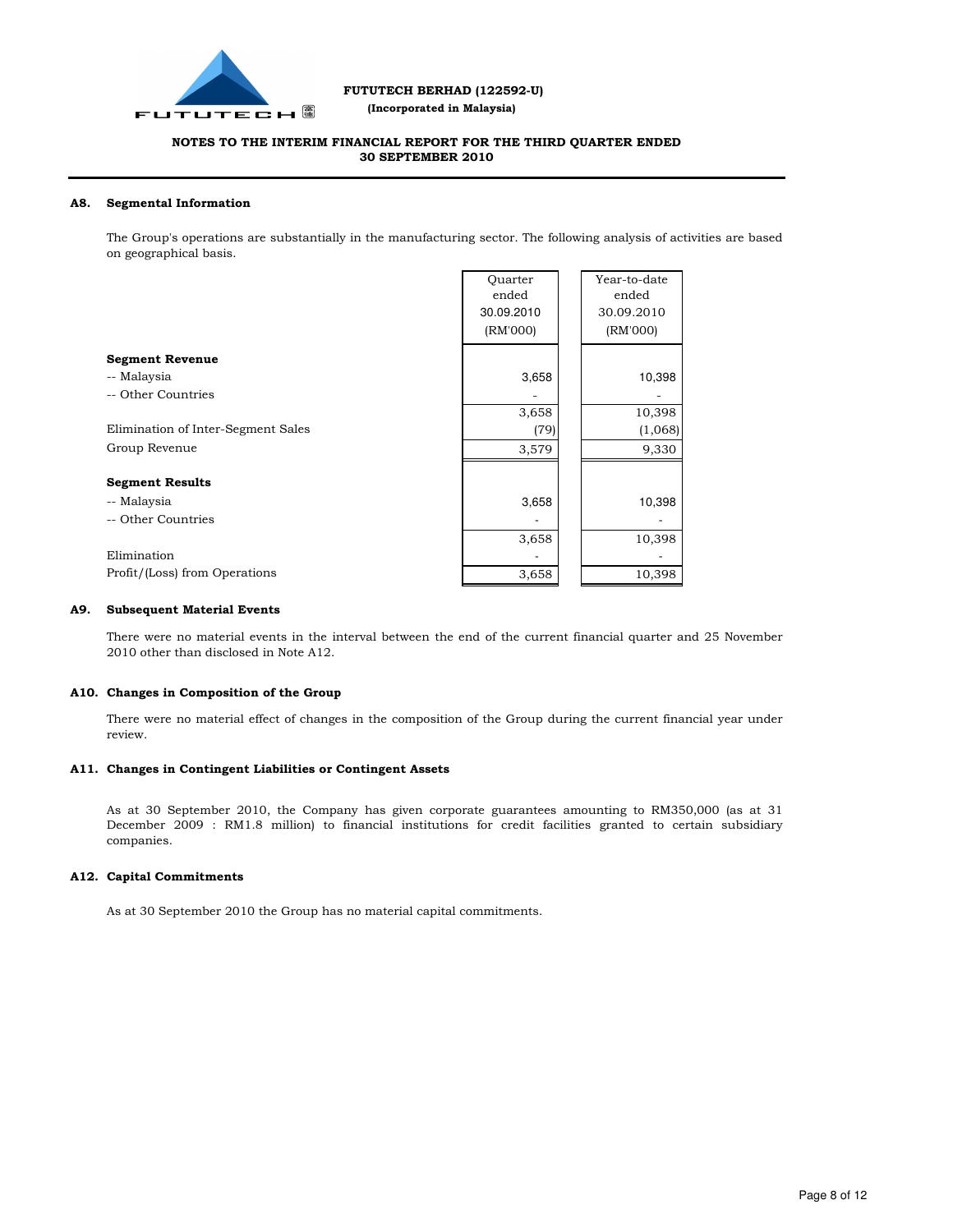

 **(Incorporated in Malaysia)**

### **NOTES TO THE INTERIM FINANCIAL REPORT FOR THE THIRD QUARTER ENDED 30 SEPTEMBER 2010**

### **ADDITIONAL INFORMATION REQUIRED BY THE LISTING REQUIREMENTS OF BURSA SECURITIES**

#### **B1. Review of Performance**

#### **Qtr 3 '10 vs Qtr 3 '09**

Total sales achieved by the Group in Q.3 2010 were RM3.58 million with the initial billings being registered by the Group's construction management division. By comparison, sales of RM4.80 million were registered in the corresponding quarter of 2009. After the downsizing of the Group in the second half of year 2010 which resulted in the significant decline of overall costs and the cessation of its point of sale business, sales for lighting and kitchen had also declined proportionately against the availability of resources in the Group.

#### **YTD Sept, 2010 vs YTD Sept, 2009**

The Group recorded lower revenue of RM9.33 million for the current year-to-date ("YTD") September 2010 as compared to RM 13.83 million for YTD September 2009 as the Group's manufacturing operations and products were rationalized as part of the overall Group restructuring exercise in 2010 to reduce costs going forward.

Loss before tax for Q.3 2010 was RM488 thousand whilst YTD September 2010 achieved a profit before tax of RM1.62 million. By comparison, previous year's loss before tax for Q.3 2009 and YTD 2009 were RM1.38 million and RM1.87 million respectively. The improved results were mainly due to the costs cutting measures undertaken in the restructuring exercise in 2010 and the realizable capital gain from the disposal of the Group's Puchong factory in the first half of 2010.

#### **B2. Comparison of Profit Before Taxation for the Current Quarter with Immediate Preceding Quarter**

|                                         | Current<br>Quarter ended<br>30.09.2010<br>(RM'000) | Preceding<br>Quarter ended<br>30.06.2010<br>(RM'000) |
|-----------------------------------------|----------------------------------------------------|------------------------------------------------------|
| Revenue                                 | 3,579                                              | 2,138                                                |
| Consolidated Profit / (Loss) Before Tax | (488)                                              | 2,354                                                |

The current quarter saw a higher turnover against its immediate preceding quarter as the Group's construction management division began its initial billings from an awarded project. Loss before tax of RM488 thousand in the current quarter was registered as lighting and kitchen sales collectively declined by about 25% as compared to its immediate preceding quarter which recorded a profit before tax of RM2.354 million. The latter result was primarily due to a "once-off" realizable capital gain from the sale of a factory in the Group in the first half of 2010 which was part of the overall rationalization and restructuring exercise.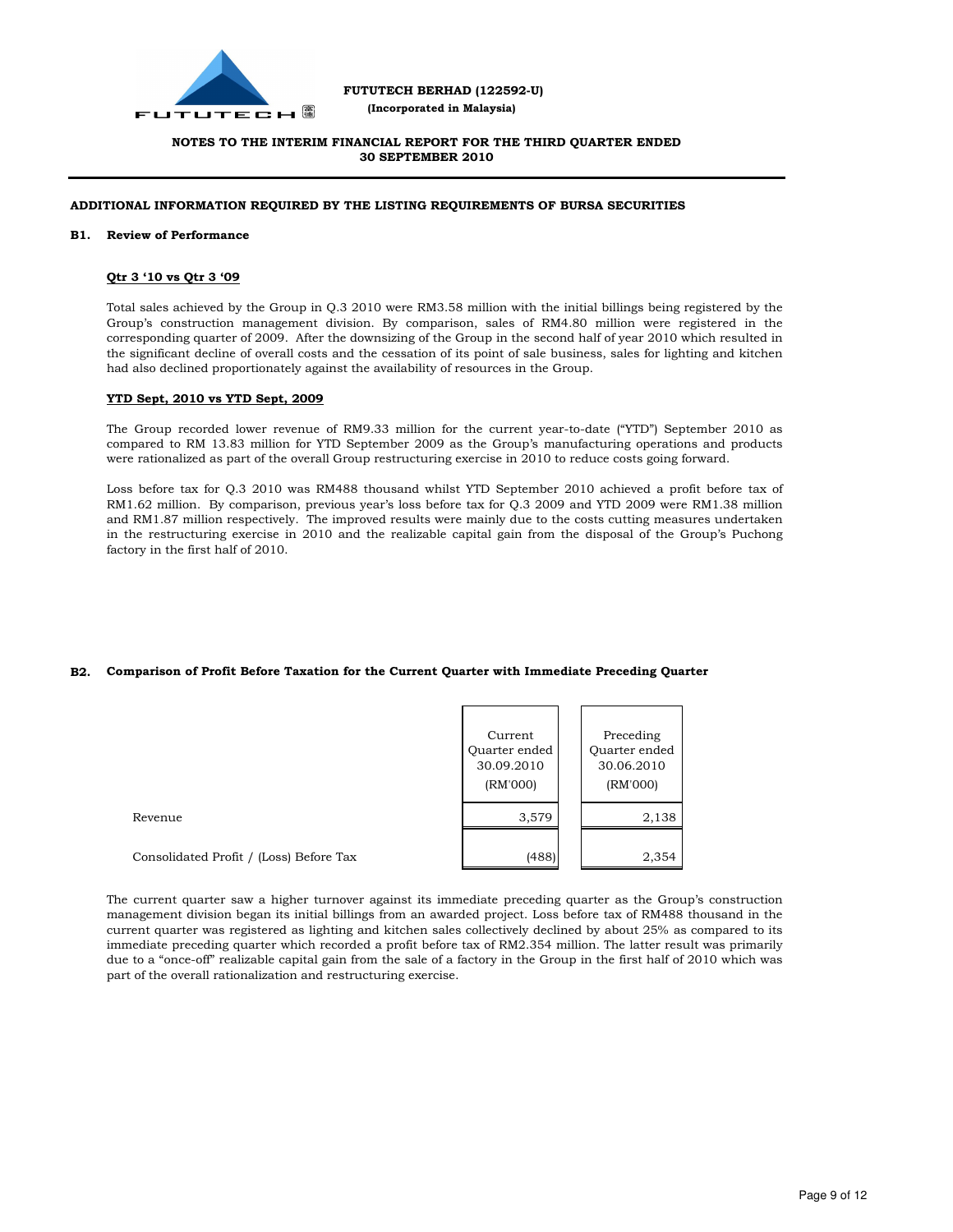

 **(Incorporated in Malaysia)**

## **NOTES TO THE INTERIM FINANCIAL REPORT FOR THE THIRD QUARTER ENDED 30 SEPTEMBER 2010**

#### **B3. Prospects**

As manufacturing sales face more challenges in the local and export markets, the Group believes that the current year performance of the Company would be impacted. However, its extension or diversification into project based construction related business will enable it to achieve more positive results going forward.

#### **B4. Profit Forecast**

Not applicable as no profit forecast was published.

#### **B5. Taxation**

| Ouarter    | Year-to-Date |
|------------|--------------|
| ended      | ended        |
| 30.09.2010 | 30.09.2010   |
| (RM'000)   | (RM'000)     |
| 111        | 316          |

Current Taxation

Although the Group recorded a loss, taxation was incurred as certain expenses are disallowed for tax purposes and losses recorded by certain subsidiaries are not allowed to be set-off against taxable profits of other subsidiaries as group tax relief is not available.

#### **B6. Profit on Sale of Unquoted Investments and/or Properties**

Advance Industries Sdn Bhd, a wholly owned subsidiary of Fututech Berhad, entered into a conditional sale and purchase agreement on 21.10.2009 with one Lau Boon Liang and one Cheng Pei Pei to dispose of a piece of land held under its Geran 54070, Lot 2, Pekan Puchong Perdana, Daerah Petaling, Negeri Selangor together with a single storey factory building with an annexed double-storey office building erected thereon and certain fixtures and fittings for a total cash consideration of RM10.0 million. The approval of the shareholders of Fututech was obtained in the Extraordinary General Meeting held on 29 December 2009. The transaction was completed in second quarter 2010. The Group realised a gain of approximately RM2.7 million from the disposal. Proceeds from the disposal will be used to repay borrowings and as working capital for the Group.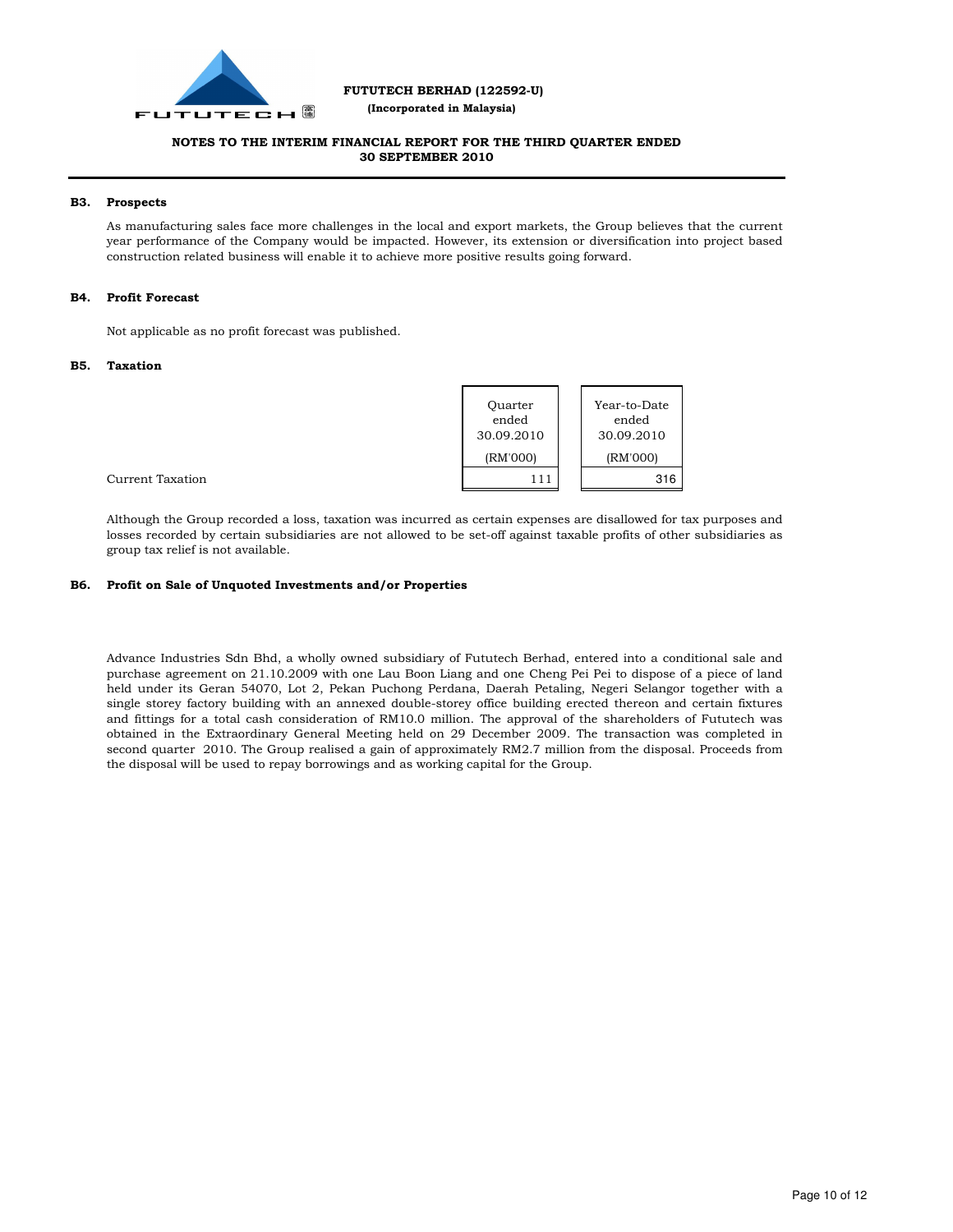

 **(Incorporated in Malaysia)**

## **NOTES TO THE INTERIM FINANCIAL REPORT FOR THE THIRD QUARTER ENDED 30 SEPTEMBER 2010**

#### **B7. Quoted Securities**

Investments in quoted securities as at 30 September 2010 are as follows :-

|                   | RM     |
|-------------------|--------|
| At cost           | 19,800 |
| At carrying value | 2,310  |
| At market value   | 2,310  |

#### **B8 Group Borrowings and Debt Securities**

|    |                                                         | As at<br>30.06.2010<br>(RM'000) |
|----|---------------------------------------------------------|---------------------------------|
| a) | Secured borrowings                                      | 350                             |
|    | Unsecured borrowings                                    |                                 |
|    |                                                         | 350                             |
| b) | Short term<br>- hire purchase creditors<br>- term loans | 350                             |
|    |                                                         | 350                             |
|    | Long term<br>- hire purchase creditors                  |                                 |
|    | - term loans                                            |                                 |
|    |                                                         |                                 |
|    | <b>Total Borrowings</b>                                 | 350                             |